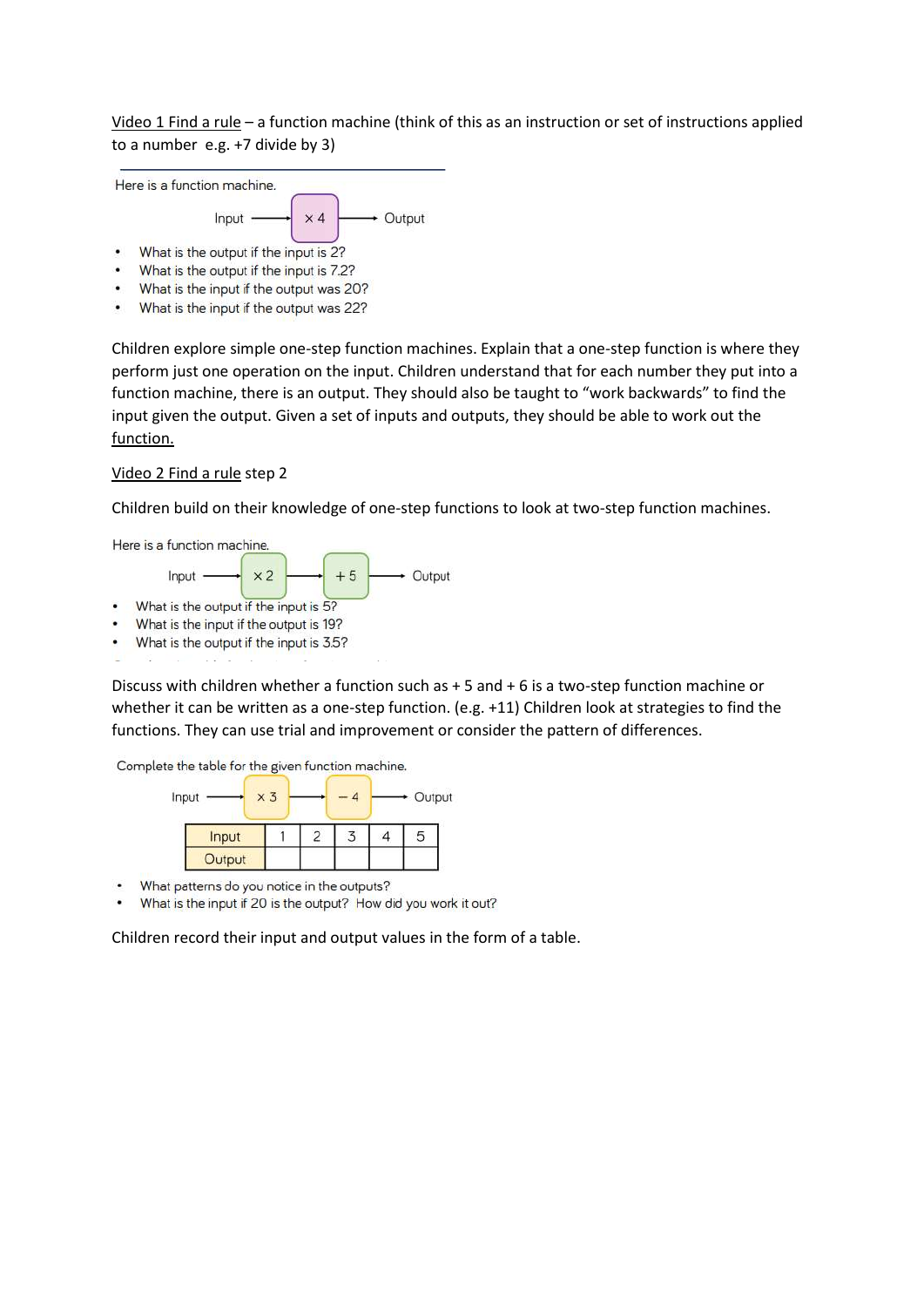## Video 3 Forming expressions



Children have now met one-step and two-step function machines with numerical inputs. In this step, children use simple algebraic inputs e.g. y. ( a letter represents a number or value). In the examples above, the red cube stands for an unknown value

Using these inputs in a function machine leads them to forming expressions e.g.  $y + 4$ . The use of cubes to represent a variable can aid understanding. Children are introduced to conventions that we use when writing algebraic expressions. e.g.  $y \times 4$  as 4y

## Video 4 Substitution

Children substitute into simple expressions to find a particular value.